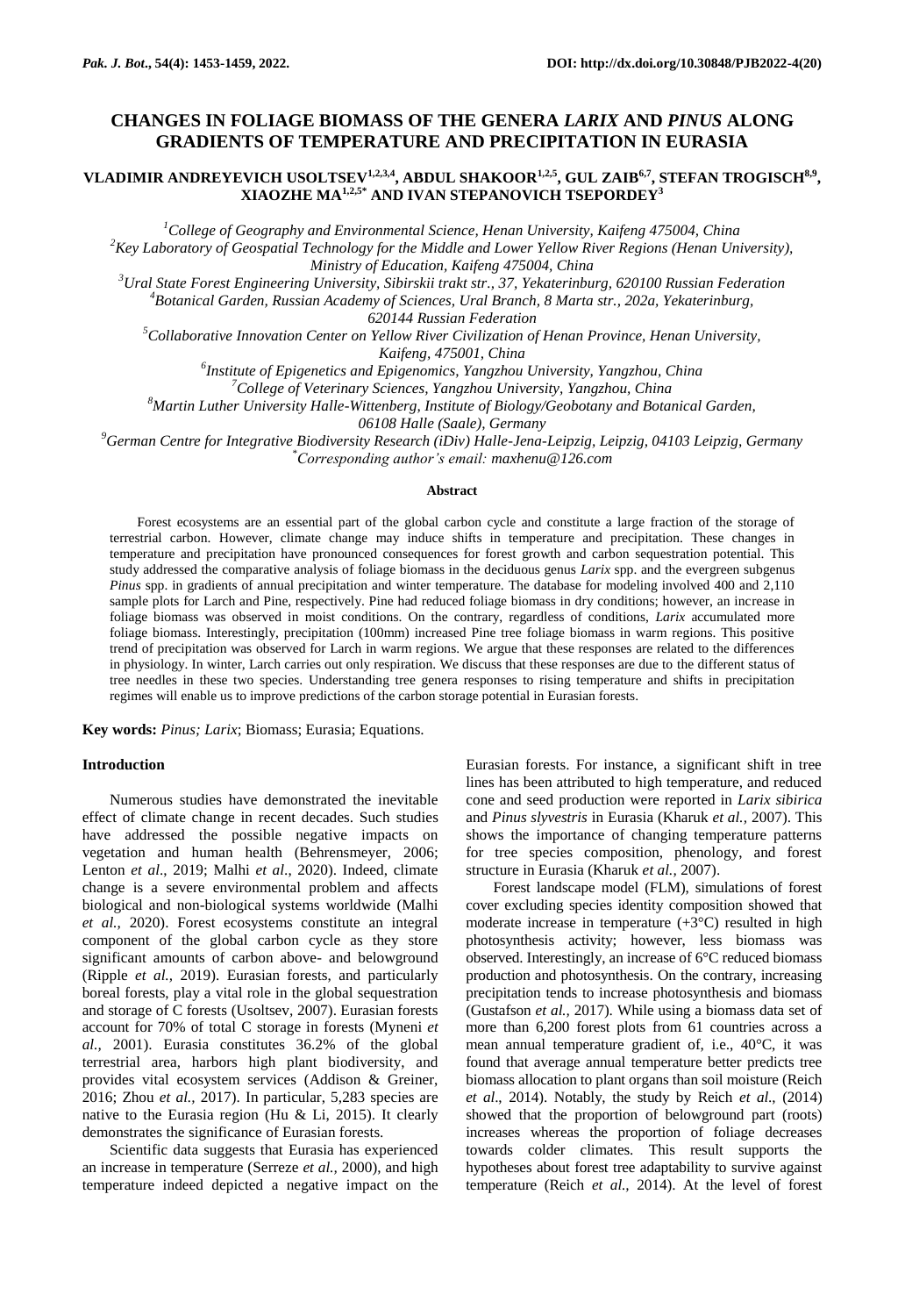communities (phytocenoses), numerous studies of biomass structure are related to climate variables (Poudel *et al.,* 2011; Stegen *et al.,* 2011; Gustafson *et al.,* 2017; Sperry *et al.,* 2019). Nonetheless, these studies did not provide substantial explanations about the impact of temperature and precipitation even within a single region. In particular, the effects of temperature and precipitation on forest biomass production along Trans-Eurasian climatic gradients are unknown because of fragmentary regional information (Stegen *et al.,* 2011; Forrester *et al.,* 2017; Fu *et al.,* 2017).

Contradictory results were recorded in the forest ecosystem of Russia and Siberia (Lapenis *et al.,* 2005); interestingly, authors showed a decline in foliage biomass, but this negative pattern was not observed in the belowground parts. Moreover, a different trend was reported in different forest types. For instance, high and low net primary production was observed in temperate and boreal forests, respectively. Normalized difference vegetation index (NDVI) had different zonal trends, but importantly it had negative trends, and these patterns could not be explained clearly (Paquette *et al.,* 2018).

Foliage efficiency is one of the crucial parameters to understand forest production. It is defined as the net primary production value per unit mass of foliage (Usoltsev *et al.,* 2018). The foliage efficiency of any given tree genera varies due to several factors. Among them, temperature and precipitation determine the foliage efficiency. Besides these climatic factors, morphology and tree ages are taken into consideration to predict the foliage biomass of any given tree (Usoltsev *et al.,* 2018).

Liebig's Law of the minimum has been applied to forest ecosystems (Molchanov, 1971; Stine, 2019). According to this law, "resistance limit for any organism may be regarded as limiting factors (Bobrov, 1978). For instance, temperature and precipitation could determine biomass in tree species. It is essential to mention that low biomass values were reported due to decreasing temperature and precipitation (Stine, 2019).

In our study, we focus on the *Larix* spp*.* (deciduous) and *Pinus* spp*.* (evergreen) as the primary biomass forming dominant tree species that contribute significantly to C storage in Eurasia (Kharuk *et al.,* 2007; Pfadenhauer & Klotzli, 2020). Species of the genus *Larix*  are dominant in Northern Eurasia due to continuous permafrost, low annual precipitation, thin snow cover, early-summer drought, and cold winter temperatures (Tchebakova *et al.,* 2005; Herzschuh, 2019). At present, 15-19 species of the genus *Larix* are documented for the Northern Hemisphere, including 13-14 main species along Northern Eurasia and three hybrid species. Apparently, only the *Larix* genus, among other forestforming species, is represented by a variety of species, i.e. *L. decidua* Mill., *L. sukaczewii* N. Dyl., *L. sibirica* Ledeb., *L. czekanovskii* Turcz., *L. gmelinii* Rupr., and *L. cajanderi* Mayr (Borisov, 1967).

We assessed foliage biomass response against temperature and precipitation. Our results will improve our understanding of tree genera responses to changing temperature and precipitation regimes. In addition to this, the present result may aid in predicting the C storage potential of Eurasian forests.

# **Materials and Methods**

We selected and processed pure stands harvest data from the previous database to study the impact of temperature and precipitation on *Larix* and *Pinus* in Eurasia. Our forest biomass data consisted of four hundred and 2,110 samples for *Larix* and *Pinus, respectively.* Larix spp. is presented by eight species, and a majority of *Pinus* species are dominated by *Pinus sylvestris* L. (Sokolov *et al.,* 1977; Bobrov, 1978). As we can see in Figure 1, the distribution of these genera is uniform within the habitats on the territory of Eurasia.

Availability of schematic maps of rainfall distribution and average January temperatures for the period from 1996 to 2006 on the territory of Eurasia allowed us to combine the harvest data and the available coordinates of the experimental sites (World Weather Maps, 2007). This temperature, precipitation, and biomass data were subjected to correlation and regression analysis. We show a fragment of a numerical matrix (Table 1) for the explanatory purpose. We preferred the average temperature of January since it changes in the planetary biota most intensively than the average annual one (Morley *et al*., 2017). The seasonality of solar radiation changes allowed us to select one of two different levels of average temperatures – winter or summer. The seasonality of rainfall in most of the territory of Eurasia is not expressed to the same extent; therefore, we selected the average annual data.



Fig. 1. Position of *Larix* (left) and *Pinus* (right) harvest data.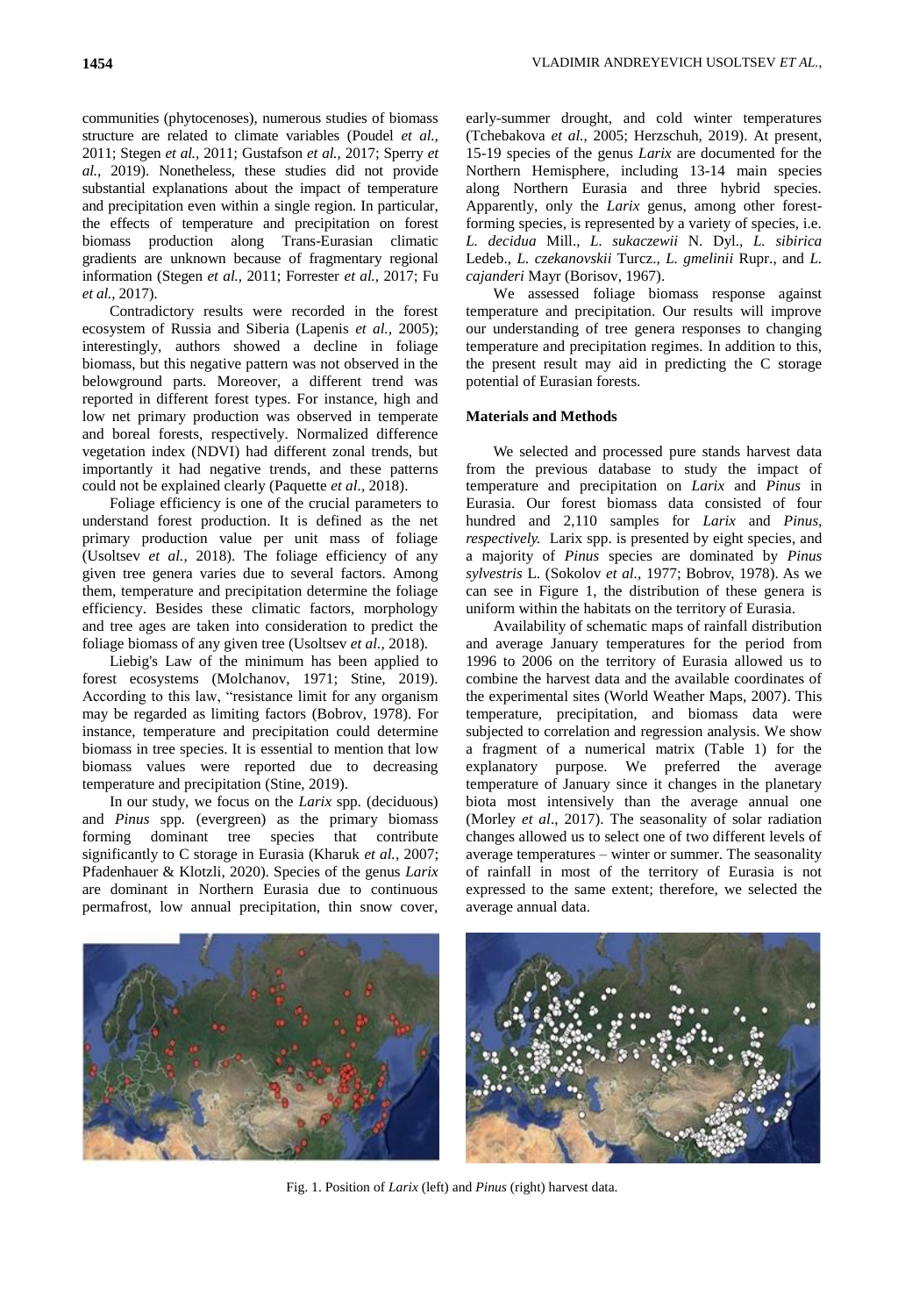|              |             |             | <b>Larch stands</b> |                     |                    |              | <b>Pine stands</b> |               |         |                |      |
|--------------|-------------|-------------|---------------------|---------------------|--------------------|--------------|--------------------|---------------|---------|----------------|------|
| <b>Stand</b> | <b>Tree</b> | <b>Stem</b> | Foliage             | <b>Mean January</b> | <b>Mean annual</b> | <b>Stand</b> | <b>Tree</b>        | <b>Volume</b> | Foliage | Tm             | PRm  |
| age          | density     | volume      | biomass             | temperature         | precipitation      | age          | density            |               | biomass |                |      |
| 13           | 1.36        | 27          | $\overline{4}$      | 10                  | 826                | 20           | 2.275              | 15            | 1.4     | $-6$           | 570  |
| $20\,$       | 3.32        | 135         | 5.4                 | 10                  | 826                | 25           | 3.838              | 50            | 2.69    | $-6$           | 570  |
| 20           | 2.685       | 215         | 6.5                 | 10                  | 826                | 25           | 4.516              | 60            | 1.63    | $-6$           | 570  |
| 172          | 1.028       | 378         | 7.95                | $-15$               | 317                | 23           | 3.640              | 94            | 5.06    | 5              | 730  |
| 177          | 1.117       | 522.5       | 10.06               | $-15$               | 317                | 31           | 2.370              | 174           | 8.28    | 5              | 730  |
| 107          | 1.775       | 284.6       | 6.82                | $-15$               | 317                | 35           | 1.890              | 210           | 9.83    | 5              | 730  |
| 47           | 2.294       | 130.4       | 3.11                | $-25$               | 444                | 55           | 0.760              | 206           | 7.24    | 5              | 730  |
| 50           | 3.679       | 152         | 3.84                | $-25$               | 444                | 18           | 5.189              | 25            | 3.10    | 6              | 826  |
| 59           | 15.58       | 153.5       | 4.3                 | $-25$               | 444                | 28           | 3.608              | 65            | 4.80    | 6              | 826  |
| 46           | 0.588       | 156         | 2.34                | $-10$               | 500                | 80           | 0.528              | 461           | 5.74    | $-4$           | 570  |
| 62           | 1.145       | 202         | 3.45                | $-10$               | 500                | 100          | 0.349              | 508           | 5.73    | $-4$           | 570  |
| 53           | 1.607       | 234         | 3.99                | $-10$               | 500                | 120          | 0.258              | 528           | 5.70    | $-4$           | 570  |
| 29           | 1.990       | 258         | 3.31                | $-10$               | 570                | 13           | 82.40              | 63            | 7.10    | $-15$          | 260  |
| 11           | 10.00       | 92          | 15.1                | $-10$               | 570                | 20           | 44.43              | 126           | 7.17    | $-15$          | 260  |
| 11           | 30.00       | 98          | 14.4                | $-10$               | 570                | 20           | 19.76              | 68            | 8.10    | $-15$          | 260  |
| 150          | 0.201       | 24          | 0.5                 | $-30$               | 570                | 22           | 43.81              | 142           | 8.40    | $-15$          | 260  |
| 150          | 0.232       | 28          | 0.5                 | $-30$               | 570                | 32           | 19.91              | 196           | 6.11    | $-15$          | 260  |
| 150          | 0.558       | 29          | 0.6                 | $-30$               | 570                | 30           | 1.475              | 50            | 10.54   | $-10$          | 500  |
| 75           | 1.700       | 92          | 2.4                 | $-30$               | 380                | 26           | 2.543              | 59            | 6.39    | $-10$          | 500  |
| 128          | 1.683       | 415         | 9                   | $-30$               | 380                | 25           | 1.533              | 84            | 7.62    | $-10$          | 500  |
| 118          | 0.860       | 111         | 2.6                 | $-30$               | 380                | 35           | 2.104              | 217           | 7.00    | $-5$           | 980  |
| 90           | 0.465       | 13          | 0.5                 | $-39$               | 317                | 28           | 0.542              | 162           | 7.51    | $\mathbf{0}$   | 1300 |
| 32           | 1.025       | 31          | 1.3                 | $-39$               | 317                | 32           | 0.546              | 199           | 9.63    | $\overline{0}$ | 1300 |
| 44           | 3.040       | 60          | 0.8                 | $-39$               | 317                | 28           | 0.540              | 167           | 7.77    | $\overline{0}$ | 1300 |
| 200          | 2.235       | 176         | 2.34                | $-35$               | 250                | 50           | 0.101              | 264           | 10.8    | 10             | 1140 |
| 200          | 2.104       | 141         | 2.4                 | $-35$               | 250                | 50           | 0.389              | 214           | 9.24    | 10             | 1140 |
| 22           | 10.00       | 27.1        | 1.51                | $-35$               | 250                | 110          | 0.091              | 326           | 13.0    | 10             | 1140 |
| 15           | 6.875       | 0.6         | 0.25                | $-30$               | 444                | 100          | 0.661              | 144           | 2.70    | $-12$          | 444  |
| 50           | 3.100       | 11.3        | 1.47                | $-30$               | 444                | 210          | 0.722              | 190           | 1.6     | $-12$          | 444  |
| 50           | 5.850       | 131         | 7.23                | $-30$               | 444                | 25           | 1.329              | 88            | 5.2     | $-5$           | 570  |
| 160          | 0.286       | 80          | 1.5                 | $-30$               | 500                | 29           | 1.707              | 169           | 6.6     | $-5$           | 570  |
| 140          | 0.237       | 57          | 1.1                 | $-30$               | 500                | 18           | 36.93              | 93.2          | 6.3     | $\mathbf{0}$   | 890  |

**Table 1. A Part of the experimental database.**

 $Tm$  = mean January temperature ( $\degree$ C) ; *PRm* = mean annual precipitation (mm)

The biomass of tree species is dependent on morphology and tree age (Usoltsev, 2007). To model the changes in biomass of specific species in relative challenging. Nonetheless, the logarithmic transformation of equations may overcome this challenging task (Baskerville, 1972; Stahl *et al.,* 2012). We used a system of equations, as suggested previously (Moore, 1917). After transformation, we got 50 M and 40 M for *Larix* and *Pinus*. Notation of variables in equations is described in Table 1. First, the structure of the main equation is assumed.

 $lnPf = f$  {ln*A*, ln*V*, ln*N*, (ln*A*)(ln*N*), ln(*Tm*+M), ln*PRm*,  $[\ln(Tm+M)]\cdot(\ln PRm)$  (1)

It is important to mention that we can only incorporate or insert tree age. But they can be obtained by calculating using our database. This idea is implemented by calculating two related equations:

ln*N* = f {ln*A,* ln(*Tm*+M), ln*PRm*, [ln(*Tm*+M)]·(ln*PRm*)} (2)

 $lnV = f$  [ln*A*,  $lnN$ , (ln*A*)(ln*N*), ln(*Tm*+M), ln*PRm*,  $[\ln(Tm+M)] \cdot (\ln PRm)$  (3)

Correlation and regression analyses were carried out in Statgraphics (Statgraphics, 1988).

## **Results and Discussion**

The results of equations 1, 2, 3 are shown in Table 2. Differences in Larch and Pine biomass responses against climatic factors (temperature and precipitation) are described (Table 2). The slopes of independent variables for temperature, rainfall, and their joint impact in the foliage biomass were  $+3,390, +1,783$ , and  $-0,524$  for Larch  $-3,614$ ,  $-1,684$  and  $+0,555$  for Pine, suggesting a common trend for the foliage biomass of Larch and Pine, respectively. Larch and Pine significant regressions were calculated at the probability level of 0.999. T-test results indicated +3.71, +3.29, and -3.54 for Larch foliage. On the other hand, Pine foliage values were -6.20, -5.31, and +6.03. Independent variables contribution to tree foliage biomass were highlighted in Table 3. Our biomass variable results explained 75% and 78% variations in foliar biomass of *Larix* and *Pinus*. Stem volume accounted for 39% and 47% of explained variance in *Larix* and *Pinus.* Temperature and precipitation (climate variables) explained 25% and 22% of the foliage biomass variability in *Larix*, and *Pinus* respectively.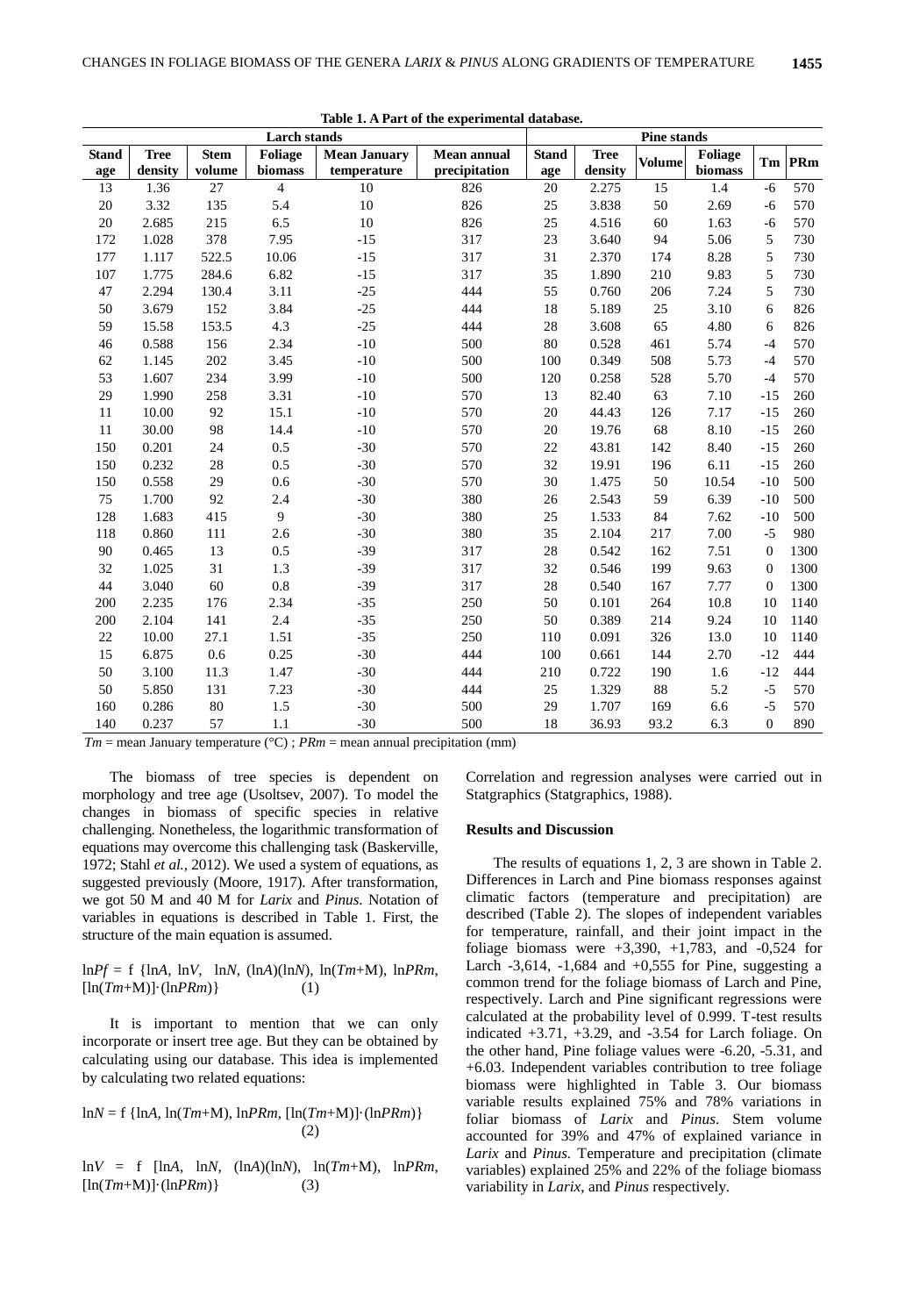| $\overline{\ln(Y)}^{(1)}$ | $\overline{\mathbf{a}_0}^{(2)}$ | lnA       | lnV                      | lnN       | $(lnA) \cdot (lnN)$ | $Ln(Tm+M)$ | ln PRm    | $[\ln(Tm+M)] \cdot (\ln PRm)$ | adj $\mathbf{R}^{2(3)}$ | $SE^{(4)}$ |
|---------------------------|---------------------------------|-----------|--------------------------|-----------|---------------------|------------|-----------|-------------------------------|-------------------------|------------|
|                           |                                 |           |                          |           |                     | Larix      |           |                               |                         |            |
| ln(N)                     | 0.9264                          | $-0.9330$ | $\overline{\phantom{0}}$ |           |                     | 1.6526     | 0.8802    | $-0.3648$                     | 0.436                   | 0.73       |
| ln(V)                     | $-14.4847$                      | 0.7836    | $\overline{\phantom{0}}$ | $-1.1206$ | 0.3384              | 5.7240     | 1.6297    | $-0.6172$                     | 0.562                   | 0.61       |
| ln(Pf)                    | $-12.5131$                      | $-0.1977$ | 0.6214                   | 0.9387    | $-0.1866$           | 3.3906     | 1.7836    | $-0.5349$                     | 0.638                   | 0.45       |
|                           |                                 |           |                          |           |                     | Pinus      |           |                               |                         |            |
| ln(N)                     | 2.8168                          | $-1.0696$ | $\overline{\phantom{0}}$ |           |                     | 1.9165     | 0.5011    | $-0.3577$                     | 0.566                   | 0.72       |
| ln(V)                     | 16.4304                         | 0.7200    | $\overline{\phantom{0}}$ | $-0.7996$ | 0.2065              | $-3.3579$  | $-2.5007$ | 0.6225                        | 0.472                   | 0.69       |
| ln(Pf)                    | 11.8492                         | $-0.3495$ | 0.4313                   | 0.1311    | $-0.0289$           | $-3.6140$  | $-1.6842$ | 0.5555                        | 0.424                   | 0.36       |
| $\frac{1}{10}$            |                                 |           |                          |           |                     |            |           |                               |                         |            |

**Table 2. Model results for the effects of forest stand factors and climatic indices on foliage biomass of** *Larix* **and** *Pinus***.**

<sup>1</sup>Dependent variables; <sup>2</sup>logarithmic retransformation <sup>(3)</sup>*adjR*<sup>2</sup> adjusted R squared; <sup>(4)</sup>*SE* – standard error of the equations

| Table 3. Contribution of independent variables of equations (1). |                              |             |             |                             |               |                 |                |                                  |            |  |  |  |
|------------------------------------------------------------------|------------------------------|-------------|-------------|-----------------------------|---------------|-----------------|----------------|----------------------------------|------------|--|--|--|
|                                                                  | <b>Independent variables</b> |             |             |                             |               |                 |                |                                  |            |  |  |  |
| ln(Y)                                                            | ln(A(I))                     | $ln V$ (II) | $lnN$ (III) | $(lnA) \cdot (lnN)$<br>(IV) | $I+II+III+IV$ | $ln(Tm+M)$<br>w | ln PRm<br>(VI) | $[\ln(Tm+M)]$<br>$(lnPRm)$ (VII) | $V+VI+VII$ |  |  |  |
|                                                                  | Larix                        |             |             |                             |               |                 |                |                                  |            |  |  |  |
| ln(Pf)                                                           | 8.7                          | 39.1        | 14.6        | 12.3                        | 74.7          | 8.9             | 7.9            | 8.5                              | 25.3       |  |  |  |
|                                                                  | <b>Pinus</b>                 |             |             |                             |               |                 |                |                                  |            |  |  |  |
| ln(Pf)                                                           | 22.4                         | 47.3        | 4.3         | 3.6                         | 77.6          | 7.9             | 6.8            | 7.7                              | 22.4       |  |  |  |

Foliage biomass of Larch and Pine showed statistically significant transcontinental trends along gradients of temperature and precipitation. 3-D graphs clearly showed a dependence of foliage biomass on temperature and precipitation (Fig. 2) with clear differences between Larch and Pine, respectively.

The central theme in forest ecology is to study foliage biomass responses against air temperature deviation by one °C and precipitation by 100 mm per year. Our constructed model answered such a question concerning Larch and Pine stands. We showed different foliage biomass responses of *Larix* (Fig. 2a) and *Pinus* (Fig. 2b). The tree stands age was 100 years for both genera, i.e., *Larix* and *Pinus.*

Different eco-regions differ in temperature and precipitation. Temperature change also occurs regionally. In addition to the change in temperature, annual precipitation change occurs. In Fig. 3, we indicated an increase in precipitation by 100 mm at various territorial levels. Such an increase in precipitation was designated as 200Δ (300Δ) ... 800Δ (900Δ). *Larix* and *Pinus* foliage biomass  $(\Delta, \%)$  responded differently to an increase of  $1^{\circ}C$ in different eco-regions (Fig. 3). Furthermore, a decrease in foliage biomass was observed in the insufficient moist region (PRm  $= 300-400$  mm) (Fig. 3b). On the contrary, temperature and precipitation depicted a positive impact on leaf biomass in the *Larix* (Fig. 3a). The percentage of increase in biomass was also reported from warm regions to cold ones (Tm =  $-40^{\circ}$ C).

High precipitation induced the changes in *Pinus* foliage biomass (Fig. 4b). Increased foliage biomass was observed in warm areas (0°C to 10°C), with an increase in precipitation of 100 mm; however, this trend changed to negative in cold areas (-20 $^{\circ}$ C to -30 $^{\circ}$ C). Interestingly, *Larix* accumulated more biomass in foliage in cold regions (Tm= -40°C), as evident in Fig. 4a.

*Pine* forests increased foliage biomass with increasing temperature, but only in a relative high precipitation area (PRm = 900 mm). The opposite trend was found in (PRm=300) (Fig. 2b). Interestingly, *Pine* tree species accumulated more foliage biomass due to high rainfall, and this pattern was observed in cold areas (Tm =  $-30^{\circ}$ C). However, negative results were obtained in warm zones (Tm= 10°C). Scientific data obtained previously in Siberia (Glebov & Litvinenko, 1976) validated our current findings. In Siberia, maximum temperature and precipitation showed positive impacts on above ground parts, i.e., stem. However, low temperature and high precipitation decreased stem biomass by 4-9%. Nonetheless, an increase in radial growth was observed in the high-temperature range at the moderate precipitation level of 600 mm (Glebov & Litvinenko, 1976). This shows the importance of temperature and precipitation in Eurasia. Recent work has also highlighted the significance of temperature and precipitation to determine the biomass of tree species in Eurasia (Usoltsev *et al.,* 2020a, 2020b). Responses of Pine trees (Fig. 2) followed the Liebig-Shelford trend because we noticed a decline in foliar biomass due to minimum precipitation. At the same time, Larch demonstrated the opposite pattern, at least in a warm climate  $(Tm = 0^{\circ}C)$  with insufficient moisture (*PRm* = 200 to 300 mm). The explanation for such a pattern is described in the following lines. The distribution of *Larches* and *Pines* is approximately the same (Fig. 1). Since the distribution of Larches and Pines is almost similar, we argue that temperature and precipitation values are identical for these two tree species. Ultimately, model results produced almost similar results for *Larches* and *Pines*. It is worth mentioning that *Pines*  biomass was slightly higher than *Larch* stands. Biomass pooled data for *Larches* and *Pines* authenticated the validity of models in our analyses. Furthermore, we did not observe any change in variables (temperature and precipitation). Foliage efficiency (FE) increased in *Pine* but decreased in *Larch* in the same zonal range. This increase and decrease trend was found in the northern belt towards subequatorial areas (Usoltsev *et al.,* 2018). Current modeling results highlighted the physiological differences between the two species. It is evident that evergreen and deciduous species have differences in photosynthetic activity. Evergreen species can prolong the assimilation process even in winter (Wieser, 1997; Usoltsev *et al.,* 2018).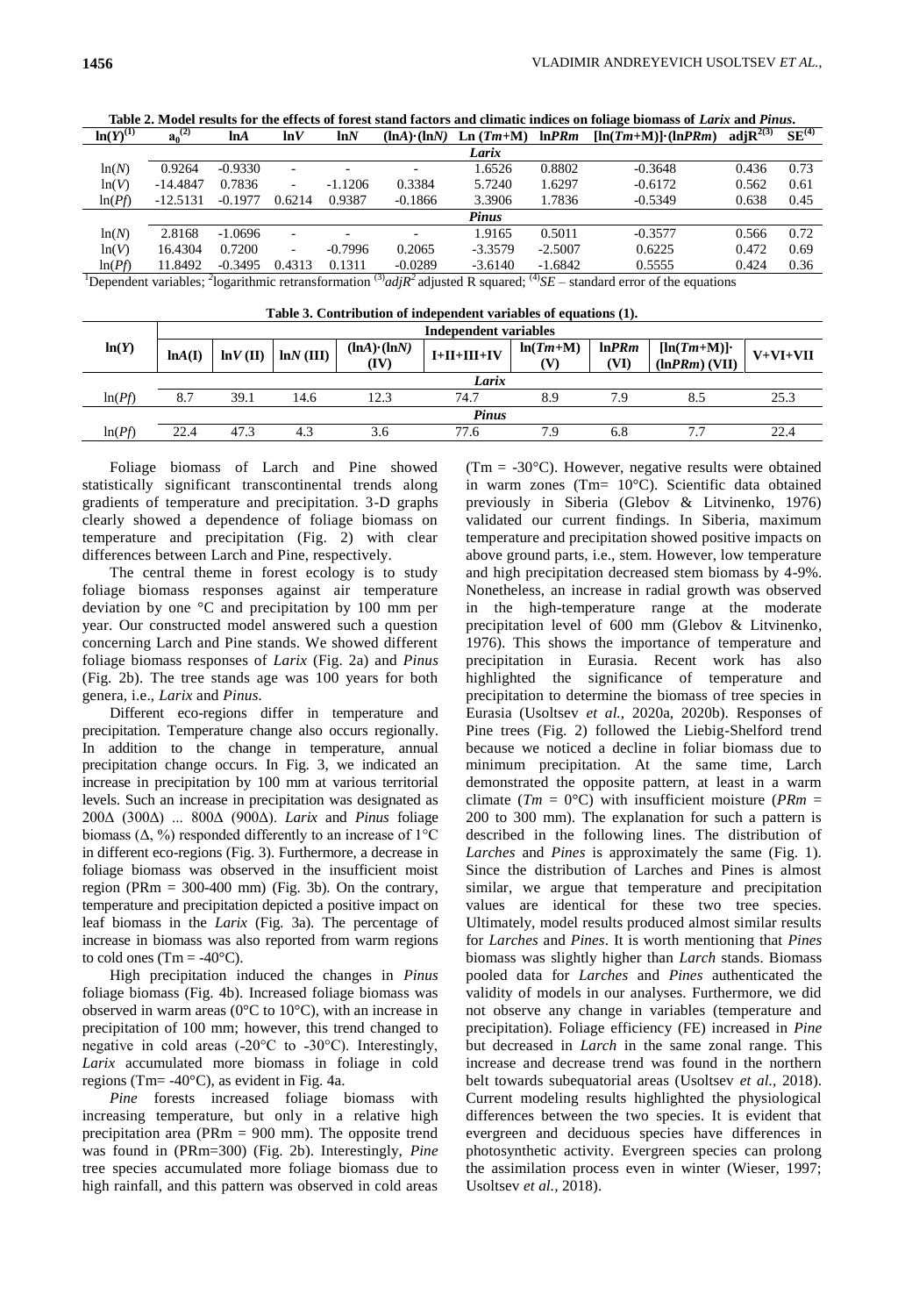Higher temperatures in the winter season induce increased physiological activities (Photosynthesis) in *Pine*  trees (Usoltsev *et al.,* 2018). It is one of the plausible explanations for the high foliage efficiency of *Pines* in northern zones. On the other hand, *Larch* trees had more foliage efficiency (northern temperate to subequatorial zone). Larches perform more respiration and shed leaves; therefore, Larches' foliage efficiency is less (Usoltsev *et al.,* 2018).

The modeling results of this study reported different foliage efficiency and biomass of Larches and Pines. But these differences in foliage efficiency and biomass coincided only in low moisture areas (*PRm* =200 to 300 mm) (Fig. 2a,b); however, in areas of sufficient moisture (*PRm* = 800 to 900mm), these contradictions become less pronounced. Our results represent a change in biomass patterns under assumed climatic conditions. The present

findings of the study highlighted the importance of the adaptability of tree species in the Eurasia region. Due to the rise in temperature, the majority of forest tree species are unable to adapt to high temperatures, resulting in the loss of tree species (Schaphoff *et al.,* 2016; Spathelf *et al.,* 2018).

We carried out data analyses in 1970-1990 and used maps to predict the changes in foliage biomass of Larches and Pines in Eurasia. Our results are significant to understand the tree genera responses to climate change in Eurasia. Our work can improve predictions of how forest ecosystems will change at a continental scale under a warming climate. Ultimately, combining large datasets of forest plots with physiological data will be essential to understand better the underlying mechanisms (DeLeo *et al.,* 2020).



Fig. 2. Larch (a) and Pine (b) foliage biomass (*Pf*) dependence on mean January temperature (Tm), and mean annual precipitation (PRm).



Fig. 3. Model prediction in Larch (a) Pine (b) foliage biomass.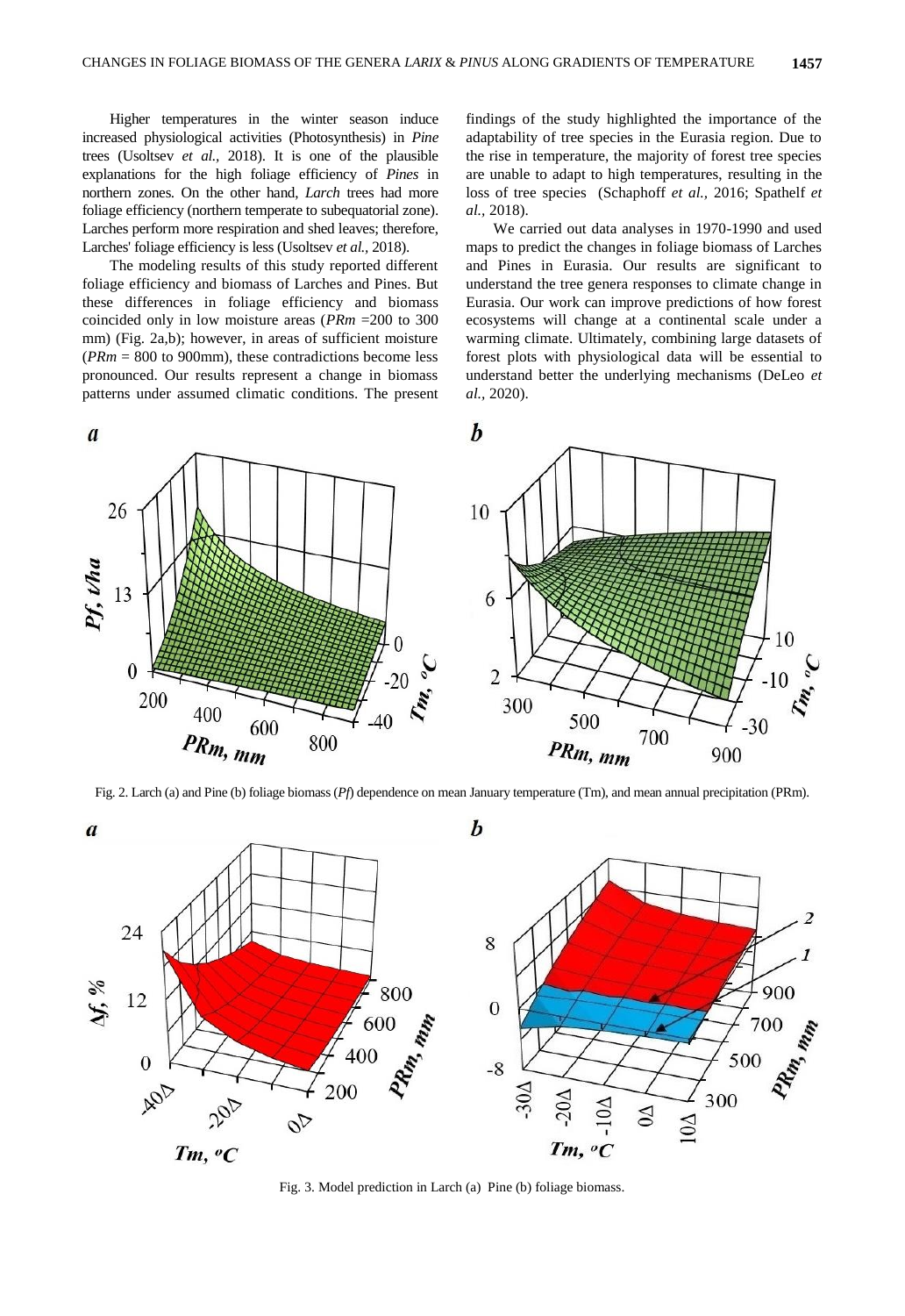

Fig. 4. Model prediction in Larch (a) Pine (b) foliage biomass.

### **Conclusions**

Pine trees accumulated more biomass in warm regions due to increased precipitation by 100 mm. On the contrary, Larch trees had reduced foliage biomass in warm areas. Our model results of Larch and Pine species showed differential foliage biomass responses against temperature and precipitation in Eurasia.

### **Acknowledgement**

This research was supported by the National Natural Science Foundation of China (No. 41701632, 41901239), the major project of Collaborative Innovation Center on Yellow River Civilization jointly built by Henan Province and Ministry of Education (2020 M19) and Scientific Promotion Funding of the Prioritized Academic Discipline (Geography, Henan University). This paper also fulfilled the requirement of the Russian State Programme FEUZ-2021-0014.

#### **References**

- Addison, J. and R. Greiner. 2016. Applying the social– ecological systems framework to the evaluation and design of payment for ecosystem service schemes in the Eurasian steppe. *Biodiv. Conserv.,* 25(12): 2421-2424.
- Baskerville, G.L. 1972. Use of logarithmic regression in the estimation of plant biomass. *Can. J. For. Res.,* 2: 49-53.
- Behrensmeyer, A.K. 2006. Climate change and human evolution. *Science,* 311(5760): 476-478.
- Bobrov, E.G. 1978. *Forest-forming conifers of the USSR*. Nauka Publishing House, Leningrad, Russia. 1978.
- Borisov, A.A. 1967. *Climates of the USSR.* Prosveshchenie Publishing Moscow, Russia.
- DeLeo, V.L., D.N.L. Menge, E.M. Hanks, T.E. Juenger and J.R. Lasky. 2020. Effects of two centuries of global environmental variation on phenology and physiology of *Arabidopsis thaliana*. *Glob. Chang. Biol.,* 26: 523-538.
- Forrester, D.I., I.H.H. Tachauer, P. Annighoefer, I. Barbeito, H. Pretzsch, R. Ruiz-Peinado, H. Stark, G. Vacchiano, T. Zlatanov and T. Chakraborty. 2017. Generalized biomass

and leaf area allometric equations for European tree species incorporating stand structure, tree age and climate. *Forest. Ecol. & Manag.,* 396: 160-175.

- Fu, L., X. Lei, Z. Hu, W. Zeng, S. Tang, P. Marshall, L. Cao, X. Song, L. Yu and J. Liang. 2017. Integrating regional climate change into allometric equations for estimating tree aboveground biomass of Masson pine in China. *Ann. For. Sci.,* 74: 1-15.
- Glebov, F.Z. and V.I. Litvinenko. 1976. The dynamics of tree ring width in relation to meteorological indices in different types of wetland forests. *Lesovedenie,* 14: 56-62.
- Gustafson, E.J., B.R. Miranda, A.M.G. De Bruijn, B.R. Sturtevant and M.E. Kubiske. 2017. Do rising temperatures always increase forest productivity? Interacting effects of temperature, precipitation, cloudiness and soil texture on tree species growth and competition. *Environ. Modell. Softw.,* 97: 171-183.
- Herzschuh, U. 2019. Legacy of the Last Glacial on the present‐day distribution of deciduous versus evergreen boreal forests. *Global Ecol. Biogeog.,* 29: 198-206.
- Hu, L. and M. Li. 2015. Diversity and distribution of climbing plants in Eurasia and North Africa. In: (Ed.): Parthasarathy, N. Biodiversity of Lianas. Sustainable Development and Biodiversity. Springer, Cham.
- Kharuk, V., K. Ranson and M. Dvinskaya. 2007. Evidence of evergreen conifer invasion into Larch dominated forests during recent decades in Central Siberia. *Eurasian J. Forest Res.,* 10: 163-71.
- Lapenis, A., A. Shvidenko, D. Shepaschenko, S. Nilsson and A.R. Aiyyer. 2005. Acclimation of Russian forests to recent changes in climate. *Glob. Chang. Biol.,* 11(12): 2090-2102.
- Lenton, T.M., J. Rockström, O. Gaffney, S. Rahmstorf, K. Richardson, K. Steffen W. and H.J. Schellnhuber. 2019. Climate tipping points—too risky to bet against. *Nature*, 575: 592-595. (doi:10.1038/d41586-019-03595-0)
- Malhi, Y.J., Franklin, N. Seddon, M. Solan, M.G. Turner, C.B. Field and N. Knowlton. 2020. Climate change and ecosystems: threats, opportunities and solutions. *Philos. Trans. R. Soc. B.,* 375: 20190104.
- Molchanov, A.A. 1971*. Productivity of organic mass in the forests of different zones.* Nauka Publishing House, Moscow, Russia.
- Morley, J.W., R.D. Batt and M.L. Pinsky. 2017. Marine assemblages respond rapidly to winter climate variability. *Glob. Chang. Biol.,* 23: 2590-2601.